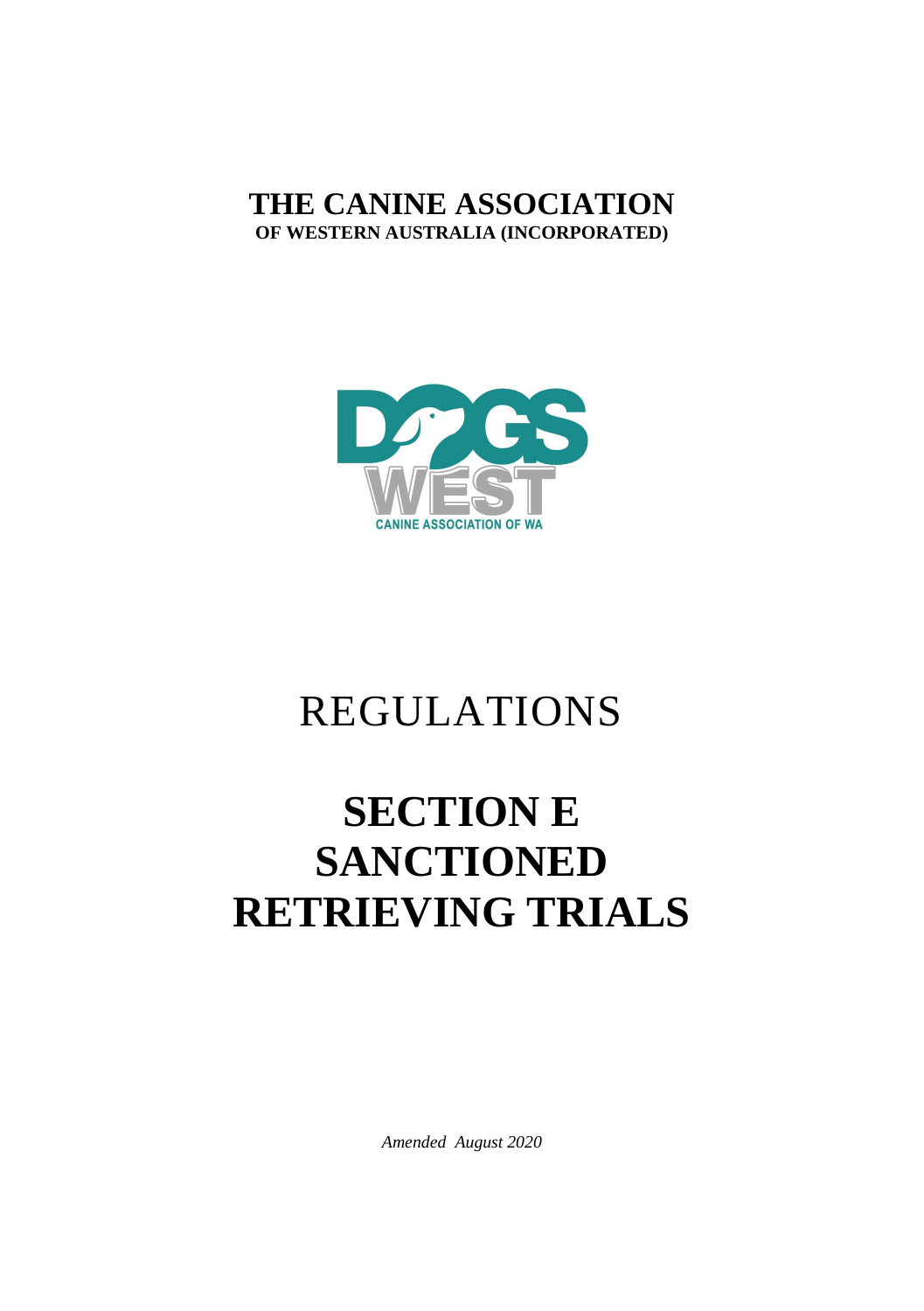### **INDEX**

## **SECTION E - SANCTIONED RETRIEVING TRIALS**

**Any breach of the regulations in this section is an offence (08/20)**